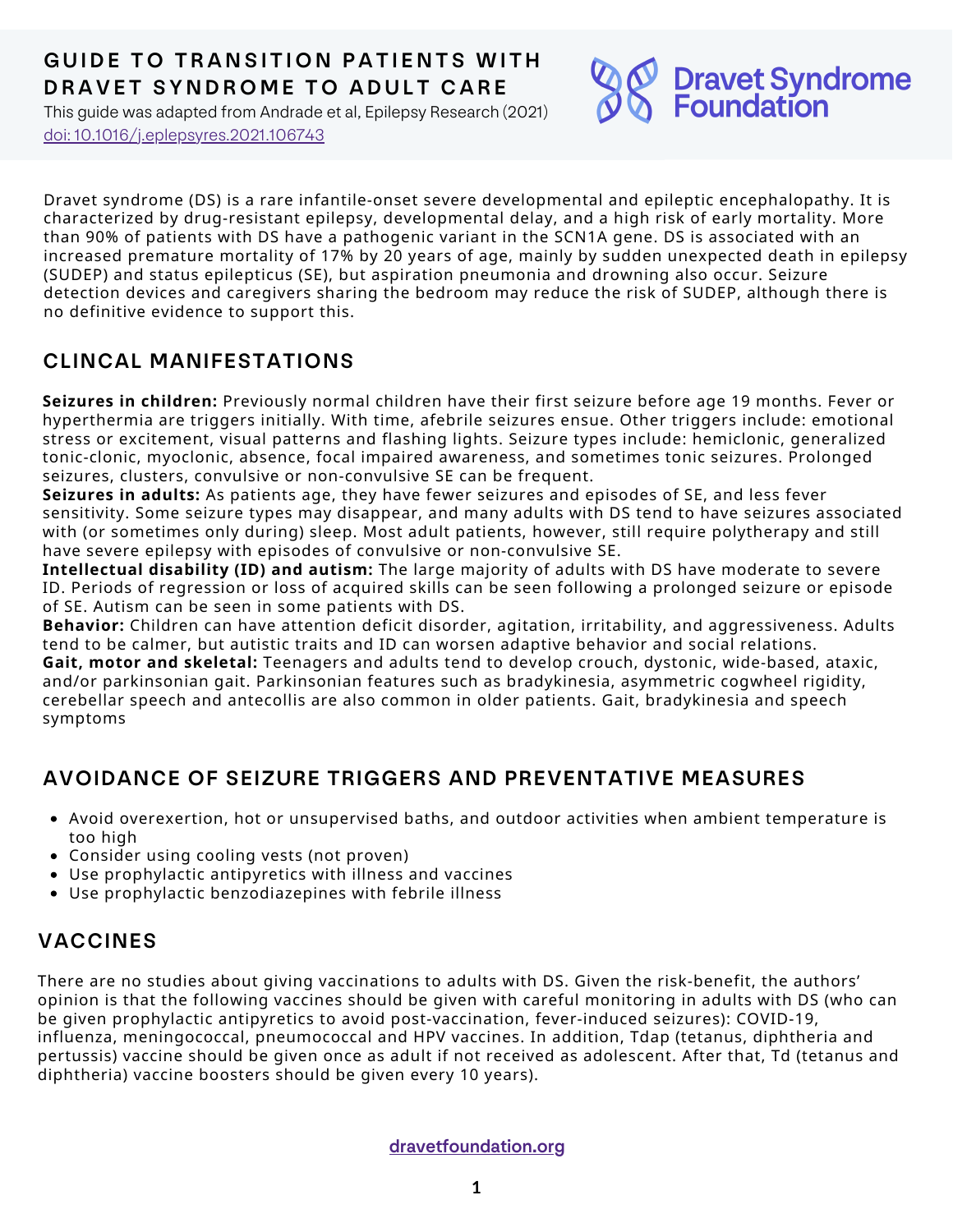# GUIDE TO TRANSITION PATIENTS WITH DRAVET SYNDROME TO ADULT CARE

This guide was adapted from Andrade et al, Epilepsy Research (2021) *doi: [10.1016/j.eplepsyres.2021.106743](https://www.sciencedirect.com/science/article/pii/S0920121121001960)*



## OTHER CONSIDERATIONS

**Catamenial epilepsy:** Women with DS and catamenial epilepsy may be tried on hormone therapy or acetazolamide.

**Fertility & contraception:** There is no evidence that women with DS are less fertile. Therefore, depending on the degree of ID, it is important to educate families and sometimes patients about interactions between hormonal contraception and antiepileptic drugs, as well teratogenicity.

**Risk of abuse:** As for any person with ID, patients with DS are at increased risk of abuse. These issues should be discussed with parents and caregivers.

**Guardianship and power of attorney:** Before transitioning to adult care, these should be established.

## TREATMENT

### **Maintenance medications: (As of June 2021)**

- First line: valproate and clobazam
- Second line: stiripentol and topiramate
- Next options: clonazepam, levetiracetam, zonisamide, ethosuximide (for absence)
- Recently approved medications: cannabidiol, fenfluramine
- Other therapies: Classical ketogenic, modified ketogenic diet or low-glycemic diets, neurostimulation

#### **Special considerations:**

- As patients age and their brain matures, drugs that failed to control seizures in the past may be tried again. Agitation due to clobazam is more common in children and may not happen in the same patient as an adult.
- Stiripentol:
	- $\circ$  If used in polytherapy with fenfluramine, valproate, or clobazam, these other ASMs may need to be reduced
	- $\circ$  Pediatric dose of 50mg/kg/d is higher than typical adult dose of 10-30 mg/kg/d
	- $\circ$  Hyperammonemia and associated encephalopathy in patients taking valproate and stiripentol may be managed with carnitine
- Fenfluramine:
	- May need to reduce dose if used with stiripentol
	- $\circ$  Maximum dose: 0.4mg/kg/d or total daily dose of 17mg (divided twice daily)
	- o Prescriber enrollment and surveillance echocardiograms as part of a REMS program required
- Cannabidiol:
	- $\circ$  Increased levels of aminotransferase, especially in combination with valproate, may require reduction of valproate dose
	- o Increased N-desmethylclobazam levels may require reduction of clobazam dose.

[dravetfoundation.org](https://www.dravetfoundation.org/)